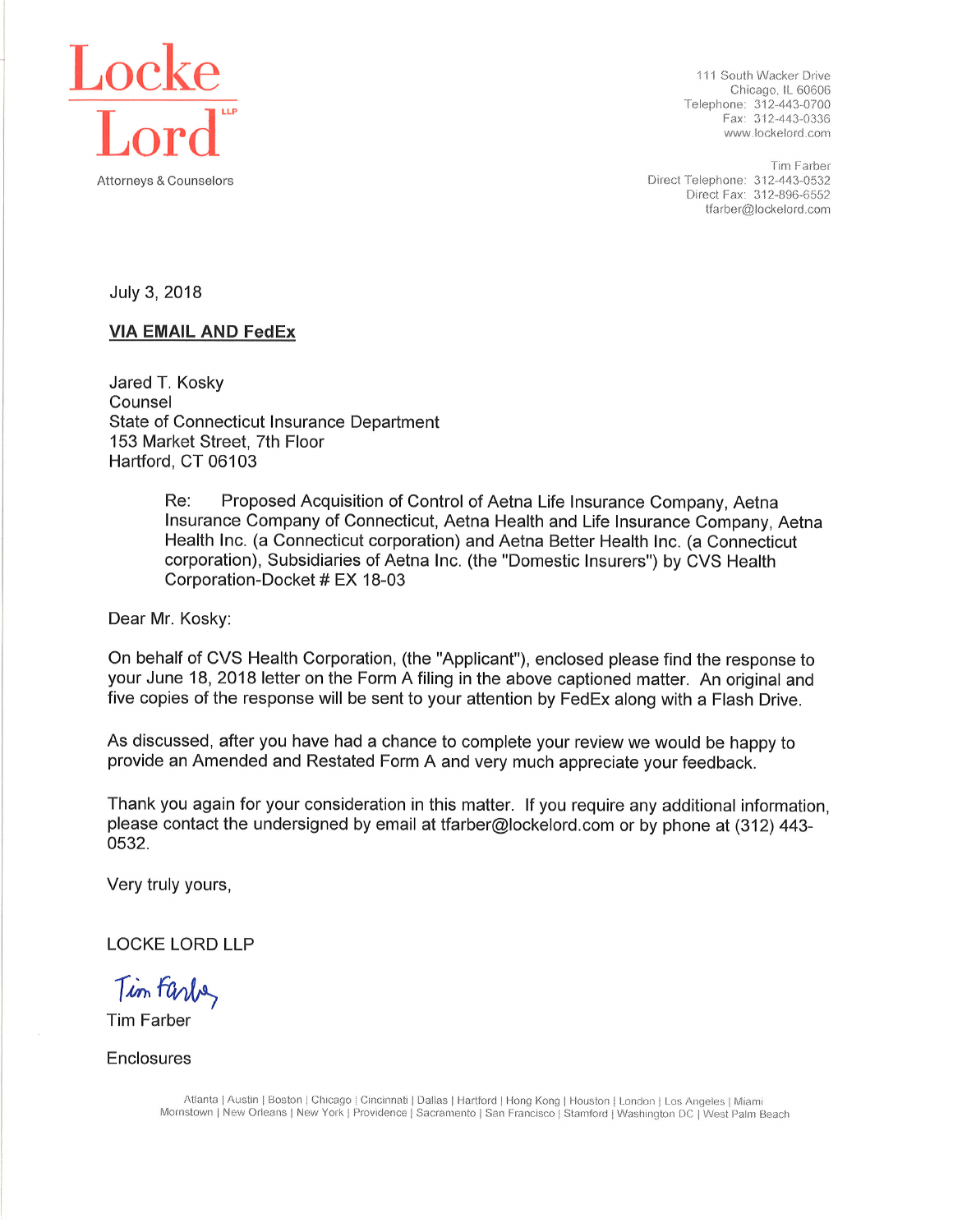#### **CVS Health Response to June 18, 2018 Connecticut Insurance Department Requests on Form A for Proposed Acquisition of Aetna Inc.**

## **ITEM 1. INSURER AND METHOD OF ACQUISITION**

1. We are in receipt of your letter dated May 17, 2018 which included confidential tables setting forth items to the Disclosure Schedules to the Agreement and Plan of Merger dated as of December 3, 2017 (Exhibit 1 to the Form A). Please coordinate with the Department a date and time for an in-camera review of the documents along with the Hart Scott Rodino filing (as filed with the U.S. Department of Justice).

**Response:** We remain available at your convenience to allow Connecticut to do an in-camera review. Mr. Farber spoke to a representative of the Department and is arranging such a review.

## **ITEM 3. IDENTITY AND BACKGROUND OF INDIVIDUALS ASSOCIATED WITH THE APPLICANT**

1. Please provide charts in the following format for officers and directors for Aetna, Inc. on a post-acquisition basis.

**Response:** All of the directors of Aetna Inc. will resign at the time of the closing. Three of those directors, Mark T. Bertolini and two others who are to be determined, will join the Board of Directors of CVS Health Corporation. At the time of the closing the following individuals are expected to be named the directors of Aetna Inc.: Karen S. Lynch, Shawn M. Guertin and Harold L. Paz, M.D. Ms. Lynch will become Chair of the Board of Aetna Inc. In terms of the officers of Aetna Inc., each of the individuals who are currently officers will remain officers of Aetna Inc. post-closing, except for Mark T. Bertolini (who will join the CVS Health Corporation Board, as described above) and Thomas J. Sabatino, Jr., who is expected to leave the company. Integration planning is on-going, and thus, the exact titles of the officers have yet to be determined. The principal executive officers of Aetna Inc. are expected to be Karen S. Lynch (Chair and President), Shawn M. Guertin (Executive Vice President and Treasurer) and Harold L. Paz, M.D. (Executive Vice President and Secretary). We will inform the Department of the exact titles of each of the officers when that information becomes available.

2. Your June 8, 2018 letter updated the Form A Application for an announcement of officer/director changes at CVS Health and the proposed combined company. While the updated list provided with the letter was clear with respect to the positions Karen Lynch will hold following consummation of the proposed acquisition, it is unclear as to Shawn Guertin. Will Mr. Guertin remain in his current position(s) at Aetna, Inc.?

**Response:** Yes, Mr. Guertin will remain a principal executive officer of Aetna Inc. and will also be named a director of Aetna Inc., as provided in the response to Item 3, Question 1. He will become Executive Vice President and Chief Financial Officer of CVS Health Corporation at the time of the closing. As discussed above, his exact title(s) for Aetna Inc. post-closing are yet to be determined, but he is expected to be Executive Vice President and Treasurer at a minimum.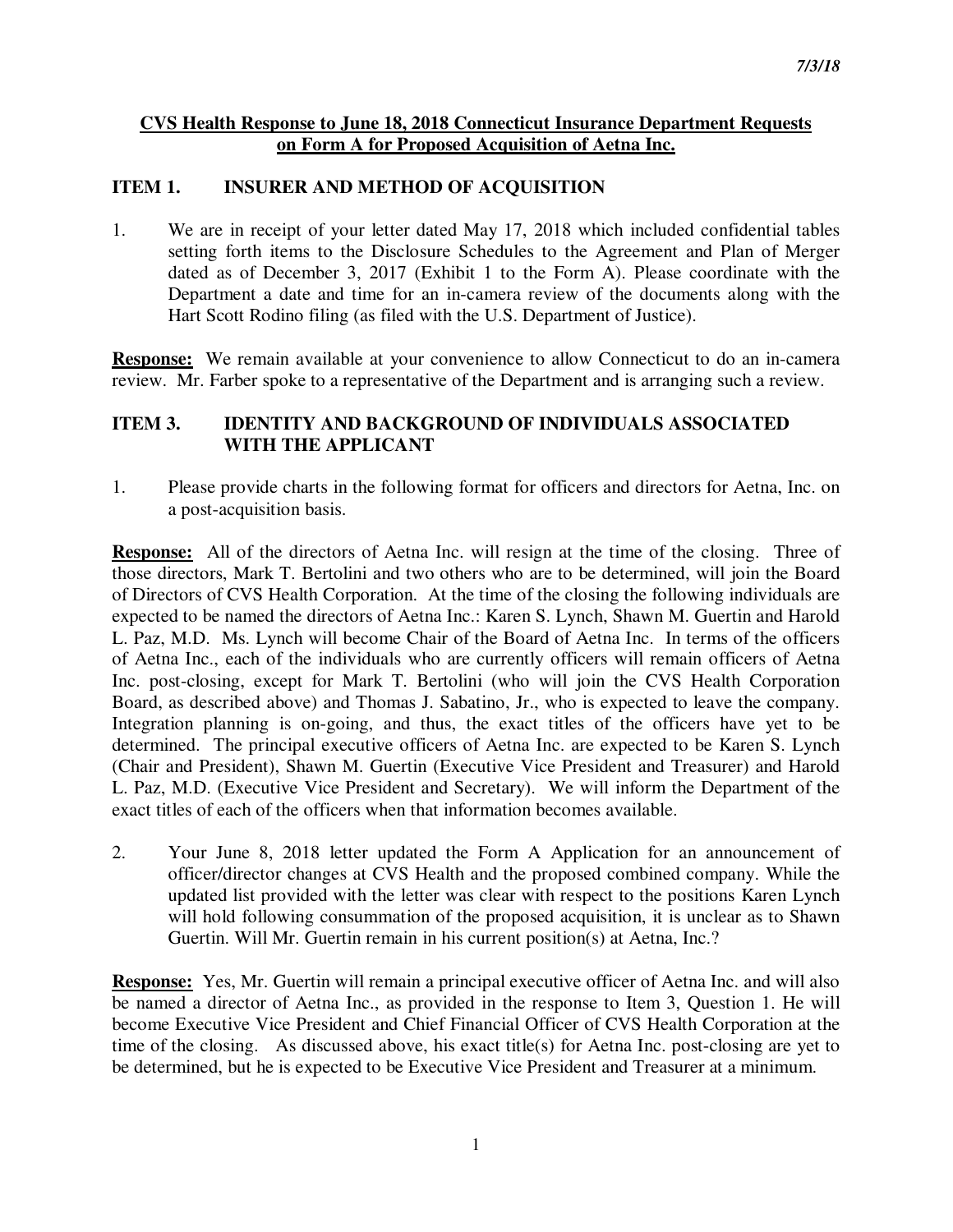## **ITEM 4. NATURE, SOURCE AND AMOUNT OF CONSIDERATION**

1. On page 2 of your responses you state that "[t]he combined entity will generate \$8-9 billion of cash, which will be used to service debt after the payment of the shareholder dividend." You also state that "[w]e anticipate reaching a leverage ratio of the mid 3x by the end of the second year following the acquisition close date." Please confirm that this is what was conveyed to the rating agencies. In addition, please provide potential rating agency actions should CVS Health not achieve these deleveraging goals. Please continue to provide any future changes and the reasons for such changes to the ratings by all applicable rating agencies.

**Response:** Yes, CVS Health confirms that the above information was provided to the rating agencies. CVS Health has also stated to the rating agencies that it would not increase the shareholder dividend or begin the repurchase of shares until CVS Health is in the low 3x leveraged. We have also stated that we anticipate being at approximately 3.5x within two full years of the acquisition.

The rating agencies do not comment regarding their potential actions if CVS Health were to not achieve its deleveraging goals, as there are many factors that go into the rating. However, our public statements provide that we will suspend shareholder dividend increases and share repurchase until we reach a ratio of low 3x. That is a commitment to both the market and the rating agencies. If the timeline turns out to be longer, the commitment still remains.

## **ITEM 5. FUTURE PLANS OF INSURER**

1. Your response to question 1 of Item 5 referenced the CVS Health Corporation Corporate Governance Guidelines provided as Exhibit 6. Those guidelines were amended on January 25, 2018. What were the changes to the guidelines and what prompted such changes?

**Response:** The changes to the Corporate Governance Guidelines were the result of a comprehensive review of substantially all of the Company's principal governance documents, including the Certificate of Incorporation and all amendments ("Company Charter"), the Amended and Restated By-laws ("By-laws"), the Corporate Governance Guidelines ("Guidelines"), each of the Committee Charters. Following that review, the Nominating and Corporate Governance Committee recommended a number of changes to the Company Charter, the By-laws, the Guidelines, its own Charter, and the other Committee Charters.

The purpose of the changes to the Guidelines and the Committee Charters were to clarify and conform the language in the various documents, and to reflect certain leading practices that the Company had adopted but had not reflected in its Guidelines. (The Company also went through a benchmarking exercise, comparing its Guidelines to other companies' guidelines and recommended some additional provisions.) The Nominating and Corporate Governance Committee recommended the changes to the Guidelines and the Board approved them in January 2018. The various Committees approved their Charters on various dates.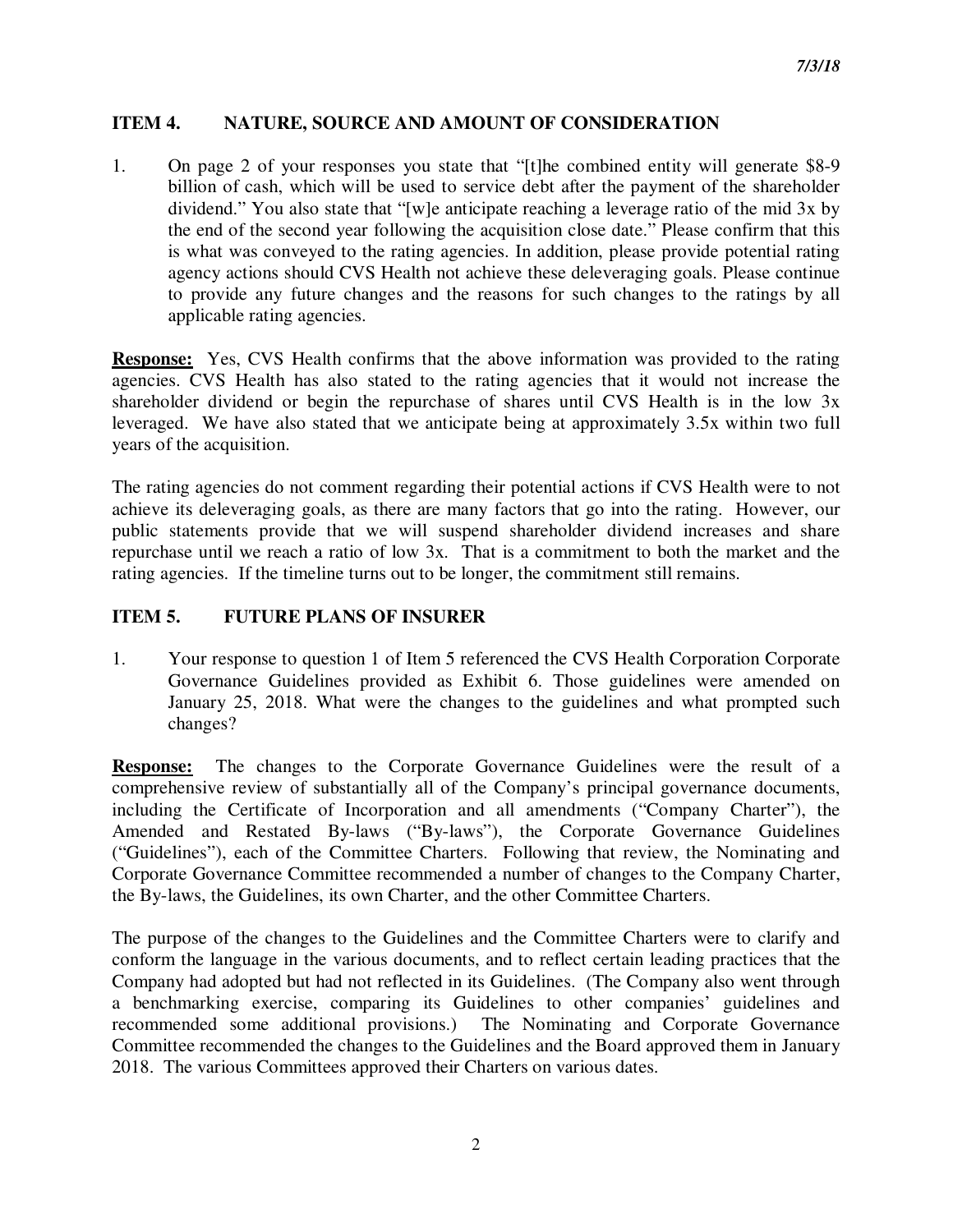As an example of a changes to the Guidelines, CVS Health Corporation has always had annual election of all directors, and adopted a majority vote standard for uncontested directors elections in 2007, but those practices were not reflected in the Company's Corporate Governance Guidelines. They are now in the Guidelines at page 2. In addition, stock ownership guidelines for executive officers had been in place since 2005, and are now reflected in the Guidelines at Section 10. CVS Health's related persons transactions policy, recoupment policy and confidential stockholder voting policy are now reflected in the Guidelines at Sections 15, 16 and 17, respectively.

The changes to the Company Charter and By-laws were to simplify the Company Charter (consolidating the various amendments that were roughly 60 to 70 pages long into a single 15 page document) and to adopt a reduction in the ownership threshold required for stockholders to call special meetings from 25% of shares outstanding to 15%. Those amendments were completed following our annual meeting in June, because stockholder approval was required for the Company Charter amendment.

- 2. As the lead state regulator for Aetna, Connecticut has the responsibility to obtain a thorough understanding of Aetna using a variety of tools including, but not limited to, supervisory colleges, ORSA, annual meetings, various required regulatory filings and comprehensive examinations. The Department has determined that Aetna currently has a strong governance and Enterprise Risk Management (ERM) process in place. Management expertise is engrained throughout the organization providing insurance expertise in key areas. Please provide details regarding CVS Health's intention around changes in the following areas:
	- Key management roles;

**Response:** CVS Health intends to maintain Aetna's insurance expertise and personnel by maintaining employee and key management roles.

ERM – including any changes in risk appetite;

**Response:** We do not intend to make changes to the ERM process. This will be expanded to include the entire enterprise post-closing. In addition, no changes are intended for the risk appetite.

• Products: and

**Response:** The integration planning process is ongoing and there are no specific changes at this time to products. Any changes would be made in compliance with applicable laws, including review by the required Departments of Insurance.

• Corporate Governance Structure.

**Response:** There are no anticipated changes to the corporate governance structure.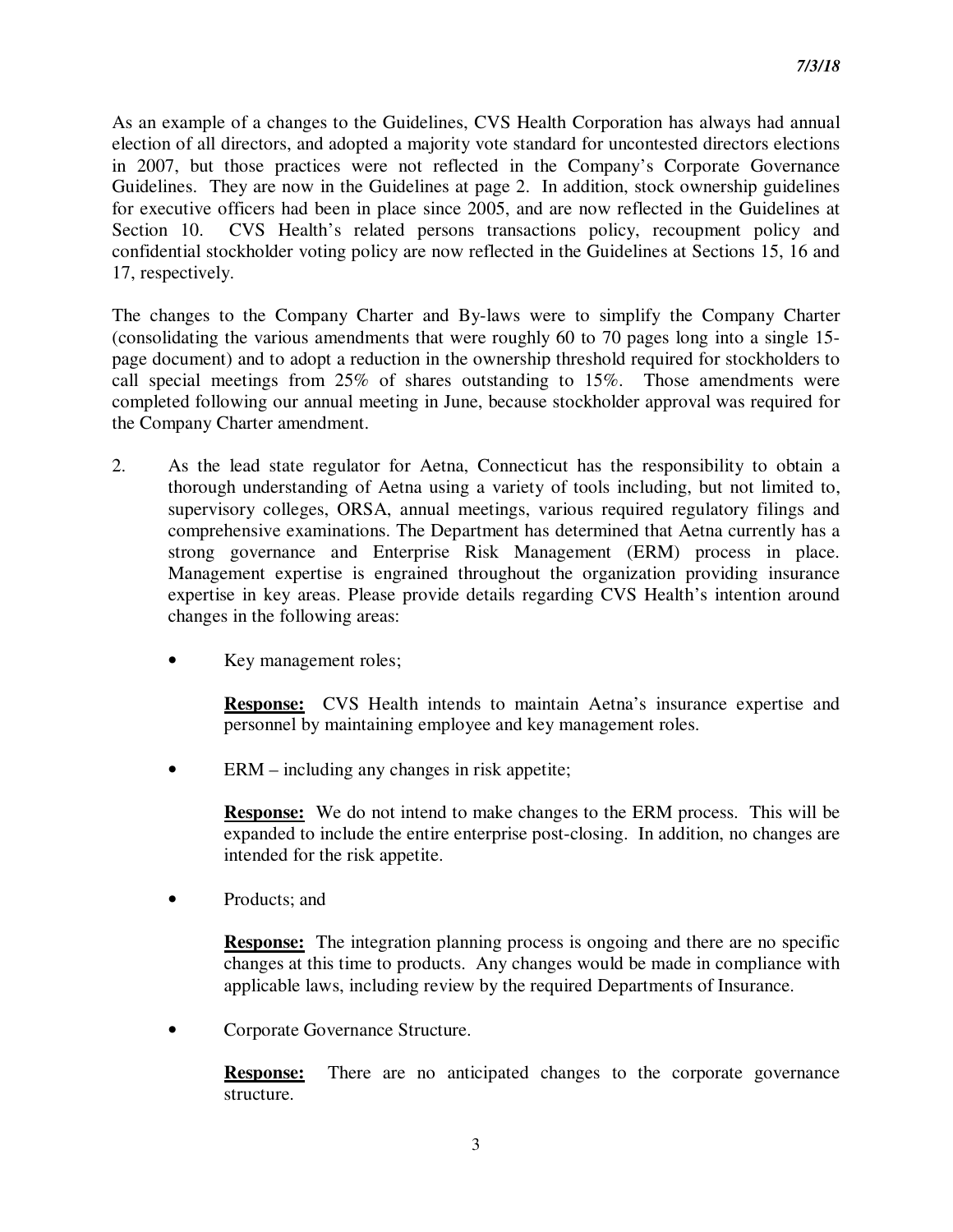3. If appropriate, please provide an integration planning update.

**Response:** CVS Health and Aetna continue to plan the integration of their businesses in order to achieve the substantial savings and other consumer benefits from the proposed transaction as quickly as feasible following its closing.

4. On page 8 of your responses you state that "shorter-term savings will also include ... the streamlining of redundant functions. CVS Health has not yet determined the number of any employee reductions in these areas." What corporate area redundant functions have you already identified?

**Response:** In assessing likely cost savings and other efficiencies from the proposed transaction, CVS Health identified the following areas for streamlining of redundant functions: (1) corporate functions, such as finance, human resources, and investor relations; (2) pharmacy benefit management (PBM) operations; and (3) standalone Medicare Part D operations.<sup>1</sup> Because CVS Health's integration planning efforts are ongoing, CVS Health has not yet made final determinations about the corporate functions it will streamline upon closing the transaction.

5. Concerning your response to question 14 of Item 5, please provide changes in Aetna's healthcare platform as it exists today when compared to the new platform you state will be offered post-closing.

**Response:** The "platform" referenced in CVS Health's response to Question 14 of Item 5 is the enhanced set of products and services that the combined company will be able to offer consumers by combining the companies' respective areas of expertise – that is, CVS Health's retail pharmacy, pharmacy benefit management, retail health clinics, specialty pharmacy, longterm care pharmacy and infusion services, and Aetna's medical benefits, medical provider relations, and analytics capabilities. The new platform will be the result of the integration of CVS Health and Aetna, rather than particular changes to the companies' preexisting businesses.

6. Concerning your response to question 15 of Item 5, provide the "employee categories" in which retention payments are being contemplated.

**Response:** The three employee categories in which retention payments are authorized under the Merger Agreement are "key staff critical for successful close," "staff required to maintain operations until initial integration is complete," and "key talent required to drive future performance during integration."

# **ITEM 14. OTHER INFORMATION**

l

1. On page 13 of your responses you state that "[o]ver the last ten years, retail medical clinics have become a fixture of the modern health care system due to the benefits they

<sup>&</sup>lt;sup>1</sup> See CVS Health Corp., CVS Health + Aetna: Revolutionizing the Consumer Health Care Experience, at 16, http://investors.cvshealth.com/~/media/Files/C/CVS-IR-v3/AET%20transaction/CVS-Aetna%20Investor%20Presentation.pdf.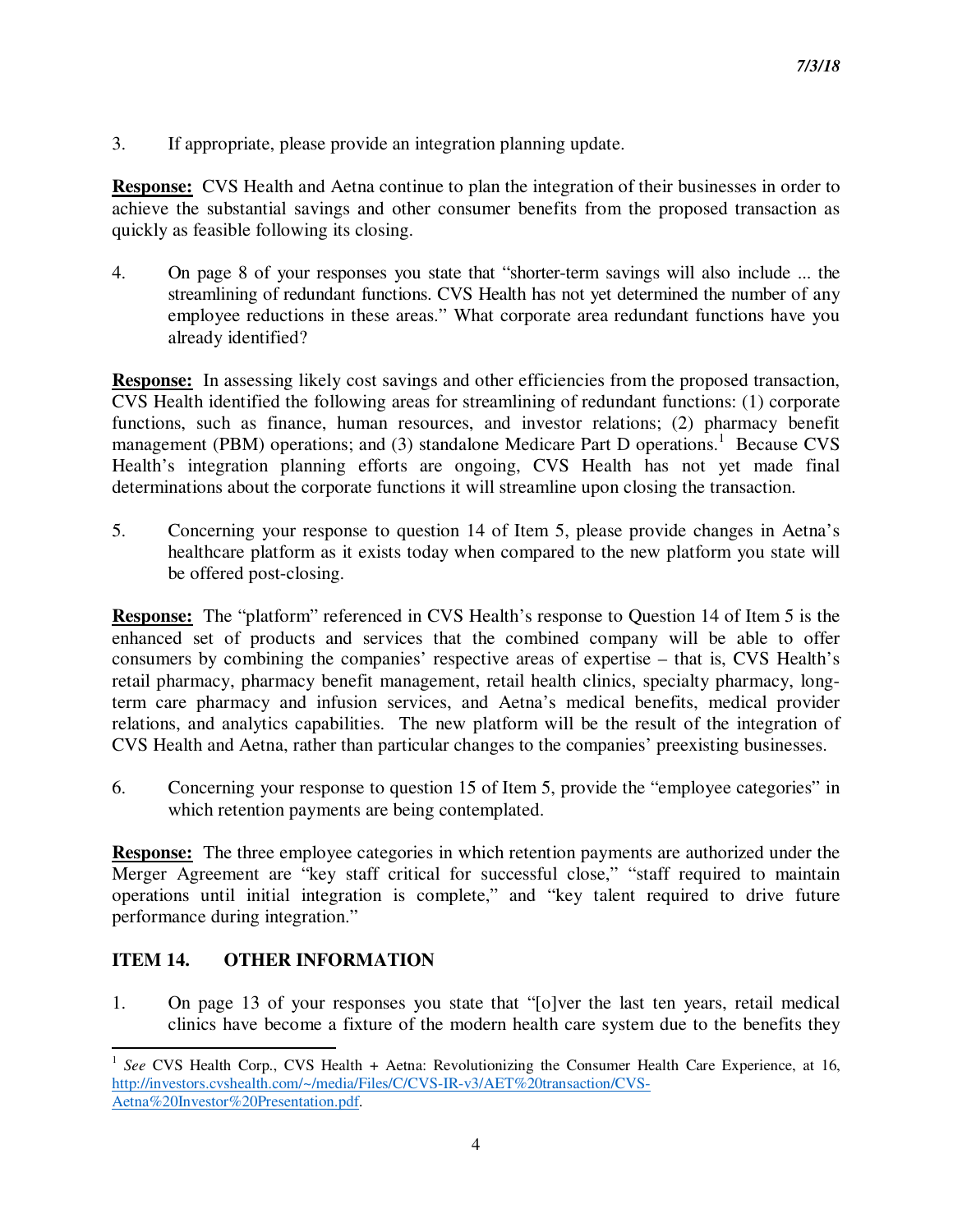offer compared to traditional health care providers, including longer hours, more convenient locations, and lower prices." Based on this statement, please respond to the following:

- As MinuteClinics and urgent care/walk-in clinics are already available today, prior to this proposed acquisition, how will the new combined company continue to shift the site of care, for additional members, away from Emergency Rooms and traditional office settings to these types of facilities?
- The statement eludes that the future savings identified, as a result of the shift of site of care, may have already taken place in our health care system over the last ten years. Please explain where the additional purported savings are to come from due to this future shift of the site of care.

**Response:** The combined company, through greater coordination of medical and pharmacy services, will augment use of retail medical clinics. CVS Health expects to increase the use of lower-cost, clinically-appropriate sites of care, including retail medical clinics, while decreasing the unnecessary use of higher-cost sites of care, such as hospitals and emergency rooms. A substantial portion of emergency room visits, including in particular those with lower-acuity conditions, can be avoided through increased awareness and use of retail medical clinics. Better data integration, made possible by the combination, will increase awareness and appropriate use.

CVS Health views its MinuteClinics as an important complement to the services offered by primary care physicians. MinuteClinics make every effort to assure that patients have a primary care physician. In the past year, MinuteClinic has made about 3.5 million physician referrals for the approximately 50 percent of MinuteClinic patients who did not have a primary care physician at the time of their visit.

CVS Health plans to reduce unnecessary emergency room visits or other higher-cost sites of care in several ways. Better data will lead to more frequent interactions with patients and increased patient awareness of retail medical clinics and their capabilities. This will make patients more likely to seek care at these lower-cost sites of care when the need arises rather than going to emergency rooms unnecessarily. CVS Health will offer permissible financial incentives for seeking care at these lower-cost sites when appropriate, which may lower client premiums as well as patients' out-of-pocket costs. With more complete data, CVS Health will analyze the times and geographies in which unnecessary emergency room visits occur most often, and may extend the hours of its MinuteClinics accordingly so that patients will have increased access during these times. Today, many unnecessary emergency room visits for low-acuity conditions occur at times when primary care physicians' offices are closed (*e.g.*, on nights and weekends). Extending clinic hours will complement primary care physician services and reduce unnecessary emergency room admissions during these off-times. CVS Health is also considering building new MinuteClinics in underserved areas to increase patient access and expanding the low-acuity conditions that can be treated in MinuteClinics to cover more of those that are unnecessarily treated in higher-cost emergency rooms today.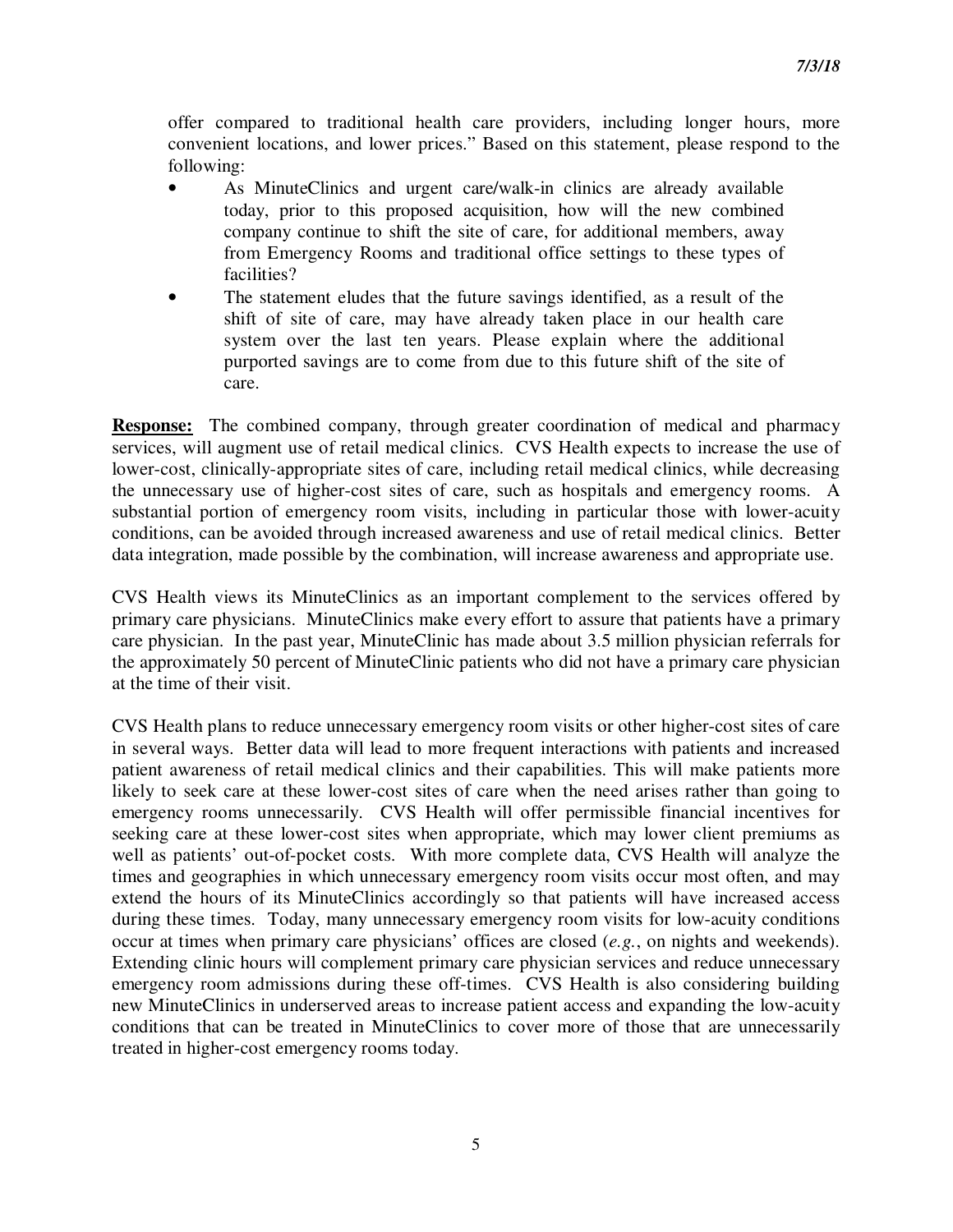While many patients have benefitted from the use of retail medical clinics, the full savings from their use have not yet been achieved. There continue to be substantial numbers of unnecessary emergency room visits each year for lower-acuity conditions that could have been appropriately treated at retail medical clinics. With the proposed transaction, CVS Health will be able to help a greater number of patients obtain lower-cost, clinically-appropriate care at such clinics.

2. If a future member of the new combined company goes to a MinuteClinic and cannot be helped, they will need to go to an urgent care center and/or their primary care physician. In this circumstance, would this actually increase cost to the health care system?

**Response:** If the medical staff at a MinuteClinic is unable to treat a patient – because, for example, the patient has a condition that MinuteClinic does not typically treat – the patient will not incur any costs. If the patient is in need of emergency medical treatment and MinuteClinic is unable to treat the patient, MinuteClinic staff will either direct the patient to the nearest emergency room or urgent-care center or call 911 to request emergency medical assistance, as appropriate. MinuteClinic also makes frequent referrals to primary care physicians.

3. The Department is fully aware that Aetna currently performs significant chronic disease management and the Department believes that CVS Health does the same. How will chronic care management change under the new combined company to generate the level of new savings in the health care system that has been projected in the Form A Application.

**Response:** Patients with at least one chronic condition – such as diabetes, heart disease, or cancer – account for more than 80 percent of all hospital admissions and more than 90 percent of all prescriptions filled.<sup>2</sup> The combined company will be better able to manage patients with chronic conditions by providing them: (1) greater access to care through convenient, lower-cost sites of care; (2) increased patient engagement to supplement physician office visits; (3) better coordination of care across providers, including physicians and pharmacists; and (4) better coordinated post-discharge support to increase medication adherence and reduce hospital readmissions.

The combined company will be better able to manage medical costs for patients with chronic conditions than CVS Health and Aetna can independently. Without the full integration of the businesses made possible through the merger, neither party has sufficient financial incentives to invest in, nor the data necessary for the successful implementation of, the programs and capabilities that the combined company will have to reduce medical costs for patients with chronic conditions. For example, by combining CVS Health pharmacy and Aetna medical information, CVS pharmacists will be able to provide information from physicians to patients at the pharmacy counter and give patients tools to more effectively manage their chronic conditions, which will keep patients on track with their care plan in between physician visits and

 $\overline{a}$ 

<sup>2</sup> *See* Testimony of Thomas M. Moriarty, EVP, Chief Policy and External Affairs Officer and General Counsel, CVS Health, Hearing on "Competition in the Pharmaceutical Supply Chain: the Proposed Merger of CVS Health and Aetna," before Subcommittee on Regulatory Reform, Commercial and Antitrust Law of U.S. House of Rep. Committee on the Judiciary, Feb. 27, 2018, at 2, https://judiciary.house.gov/wp-content/uploads/2018/02/Moriarty-REVISED-Testimony.pdf.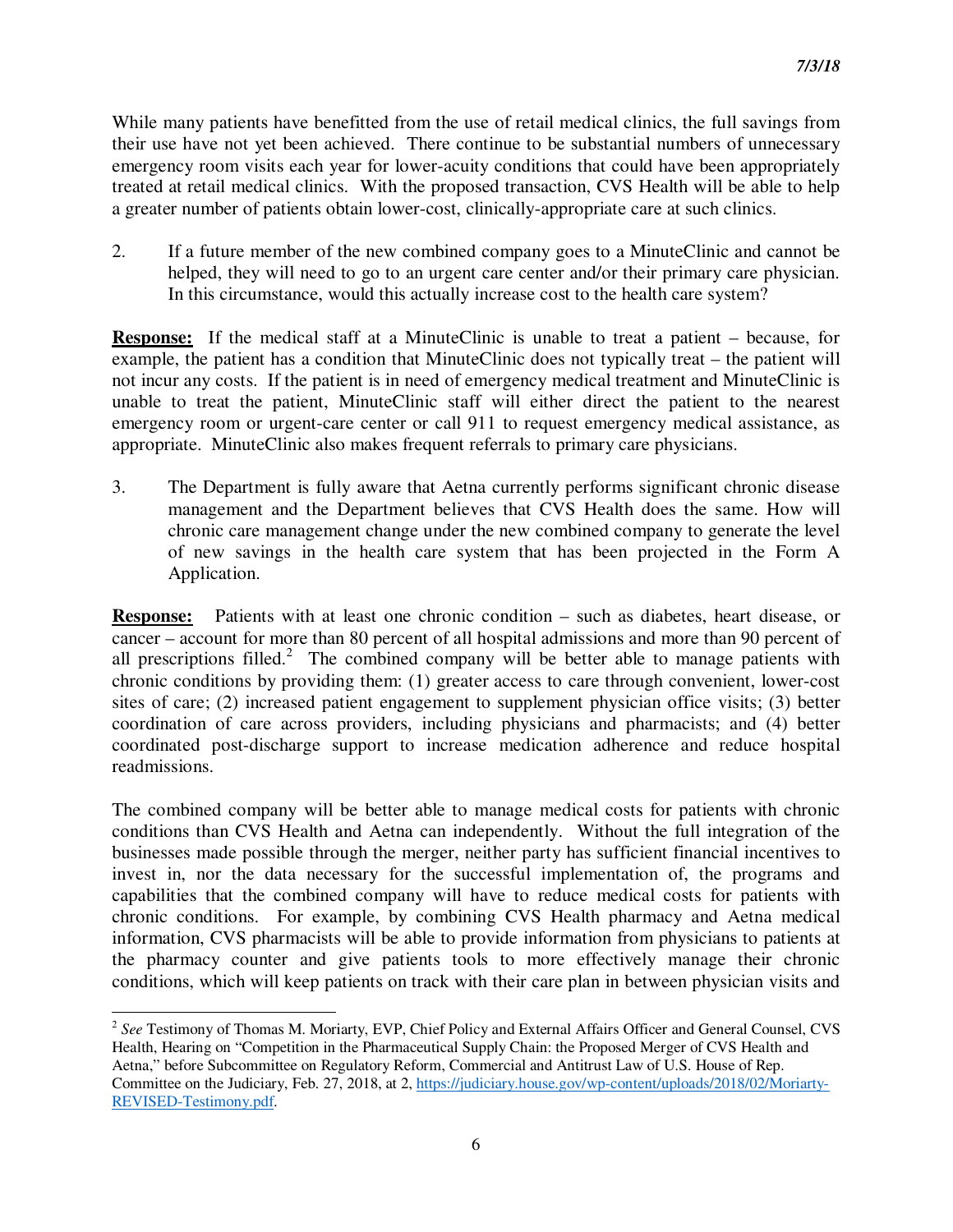thereby improve patient care. The companies independently lack the appropriate incentives and data to effectively pursue this type of increased patient engagement; the combined company will have both.

There are many areas in need of improved chronic care management. One key area, diabetes, alone represents approximately \$245 billion in annual medical costs. The combined company will be uniquely situated to help the 30 million Americans suffering from diabetes better manage their condition. With the combined company's pharmacy, medical, and data assets, it will be able to deliver preventative counseling for pre-diabetics, provide more frequent engagement and counseling once a diabetic is diagnosed, and more effectively deploy digital tools such as remote monitoring of blood glucose levels that make it more convenient for patients to manage their care. The combined CVS Health-Aetna will have the data and financial incentives to effectively pursue such programs.

4. What is each company presently lacking concerning data and data analytics that the new combined company will have immediately following the closing of the proposed acquisition and into the near future?

**Response:** Currently, CVS Health retail pharmacies (as well as other retail pharmacies in the United States) lack access to medical records data. The combined company expects to make the investment needed to add electronic medical records to its retail pharmacies, which will facilitate interventions that will improve care and lower overall health system costs.

In addition, CVS Caremark, CVS Health's PBM business, currently has very limited access to medical records. Integrating medical and pharmacy data will substantially improve PBM services and lead to significant cost savings.

5. What will the new combined company do to increase medication adherence that both companies, as current separate entities, are not presently doing?

**Response:** Studies have shown that greater medication adherence for chronic disease alone could save up to \$300 billion in unnecessary medical costs each year and more importantly save tens of thousands of lives. $3$  The combined company will use its combined pharmacy and medical data to identify patients with chronic conditions and others to whom the company can apply its proven medication adherence solutions, resulting in substantial reductions in medical spend for non-adherent members. CVS Health's existing adherence programs include, among others: (1) Maintenance Choice®, which allows CVS Caremark plan members with chronic conditions to choose to fill 90-day prescriptions through either mail order pharmacies or at any CVS retail pharmacy location; (2) Pharmacy Advisor®, which involves personalized interactions by CVS pharmacists to promote adherence by patients with chronic conditions; and (3) ScriptSync<sup>®</sup>, which allows patients with multiple maintenance medications to pick up all of their eligible

 $\overline{a}$ 

<sup>&</sup>lt;sup>3</sup> See Testimony of Thomas M. Moriarty, EVP, Chief Policy and External Affairs Officer and General Counsel, CVS Health, Hearing on "Competition in the Pharmaceutical Supply Chain: the Proposed Merger of CVS Health and Aetna," before Subcommittee on Regulatory Reform, Commercial and Antitrust Law of U.S. House of Rep. Committee on the Judiciary, Feb. 27, 2018, at 2, https://judiciary.house.gov/wp-content/uploads/2018/02/Moriarty-REVISED-Testimony.pdf.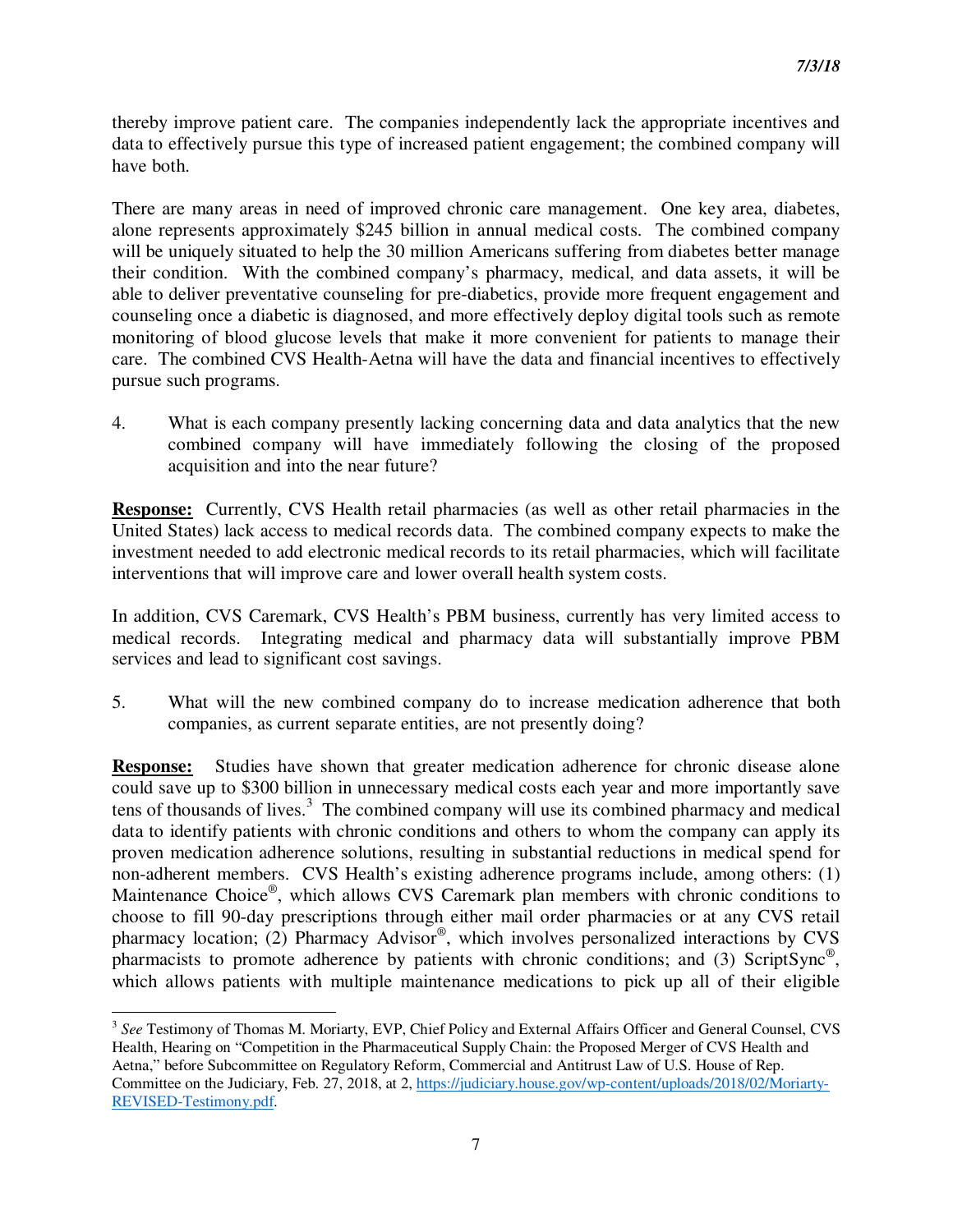prescriptions at the same time in a monthly visit to a CVS pharmacy. The combined company will be able to increase the number of patients benefitting from these programs and will be better positioned to innovate or develop new programs.

6. Please explain the types of post-discharge support CVS Health and Aetna, as separate entities, are presently performing and describe how, if at all, this will be changed by the new combined company post-closing.

**Response:** According to analysis conducted by CVS Health, approximately 14 percent of patients are readmitted within 30 days of an inpatient stay. Two-thirds of those readmissions relate to medication issues, including adverse drug reactions and non-adherence. CVS Health expects to reduce these readmissions by implementing post-discharge medication reconciliation programs for high-risk members. Studies have shown that such programs reduce readmissions by up to 50 percent. Combining the medical data from Aetna with CVS Health pharmacies and community presence will allow the combined company to identify and engage with the high-risk members that would benefit most from the medication reconciliation program.

CVS Health currently seeks to provide post-discharge support to patients through several offerings. First, Caremark offers a Hospital Readmission Prevention & Medication Reconciliation Program to health plan clients. Through this program, pharmacists conduct telephonic post-discharge medication reconciliations for patients identified by the health plan client as at-risk for readmission. A client decides whether to enroll in this program, and at this time, no client is enrolled in this program, despite encouraging results in an early pilot. Second, for patients requiring infused therapy post-discharge, Coram nurses provide a variety of services, including discharge planning, transition coaching, education, and comprehensive in-home medication reconciliations; these services include risk scoring and intervention strategies tailored to impact the most vulnerable patients. Third, CVS Pharmacy has partnered with certain health systems to offer bedside delivery of medications at discharge.

Aetna generally provides post-acute discharge support for its commercial plans as follows. Aetna begins the discharge planning process at the onset of admission by assuring that the care team at the facility, the member's family and, most importantly, the member are aware of the expected post discharge goals and settings. Aetna then connects the discharge plan of care to the appropriate services, such as skilled nursing facilities, rehabilitation facilities, or home health care. Once the member is discharged, Aetna engages its care management nurses face-to-face with the member in the facility or subsequently in his or her home to ensure that the discharge plan is followed. Importantly, these efforts focus on medication reconciliation, physician followup, and safety in the home. Aetna also engages community resources, such as meals, when appropriate, to assist with post-discharge needs. Aetna does not anticipate any changes to its discharge support model as a result of the transaction.

We expect the post-discharge support to continue and as noted above, we expect the combined entity to be in an even better position to provide such support.

7. On page 8 of your responses you state the combined company will better be able manage medical costs through a number of actions including "better coordination of care across